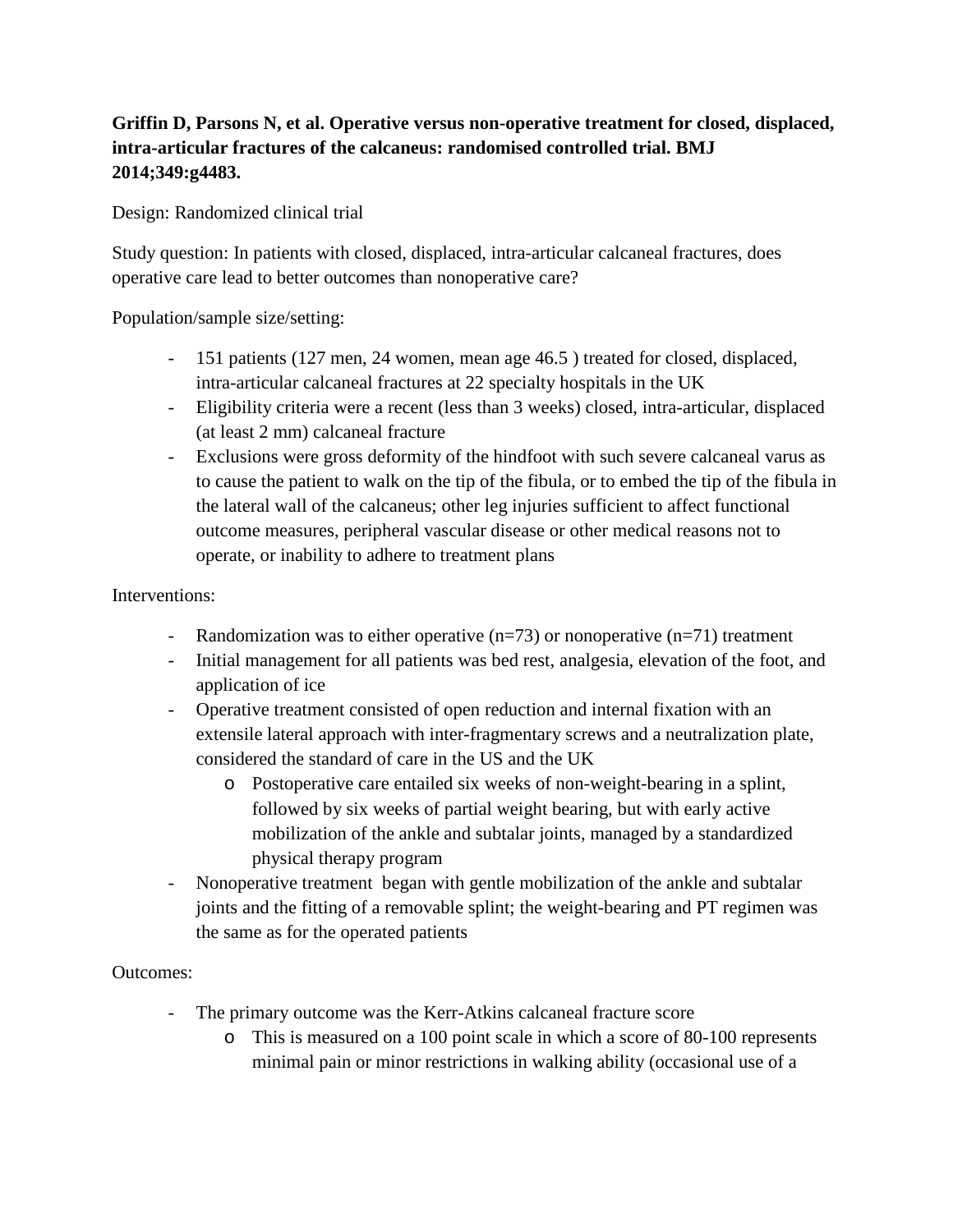walking stick); 60-80 represents moderate pain, restricted walking, and more than occasional use of a walking stick

- o A minimal clinically important difference of 15 points was the primary outcome and was measured 2 years after the injury
- There were some secondary outcomes, such as the SF-36 and EuroQol EQ-SD for quality of life, as well as the American Orthopedic Foot and Ankle Society (AOFAS)
- Followup questionnaires were sent at 6, 12, and 18 months, but the two year score on the Kerr-Atkins scale remained of primary interest
	- o A physical therapist blinded to treatment status by the patient wearing thin socks did some gait and range of motion measurements at two years as well
- 51 of the operated patients had followup CT scans to show the accuracy of fracture reduction; there was no more than a 2 mm displacement in 40 patients, a residual step of more than 2 mm in 7 patients, and a residual step greater than 2 mm and poor alignment of the calcaneal body in 4 patients
- The mean Kerr-Atkins scores at 2 years were nearly equal in the operated group (69.8) and nonoperated group (65.7); the mean difference, adjusted for baseline score, age, sex, and severity variables, was 0.0, with 95% confidence intervals from 7.1 in favor of operative treatment to 7.0 points in favor of non-operative treatment
- The secondary outcomes and the gait scores assessed by the blinded physical therapist also did not differ between groups
- There were significantly more complications in the operated group (17/73) than in the nonoperated group (3/78)
	- $\circ$  Surgical site infection (n=14) was the most common complication, requiring remedial surgery in 5 cases
	- o 3 more reoperations were required to remove painful screws and plates
	- o There were 3 cases of subtalar arthritis requiring arthrodesis in the group which was not operated on; no patients in the operated group had arthrodesis for subtalar arthritis
- An as-treated analysis was done to supplement the intention-to-treat analysis, since there were 8 crossovers; the results did not change any conclusions

Authors' conclusions:

- Surgical treatment does not improve the outcomes of closed, displaced calcaneal fractures compared with nonoperative treatment, and leads to an increase in serious complications
- Later followup could reveal differences in rates of progression of arthritis and the need for late subtalar surgery; a five year followup is being planned for this purpose
- The confidence intervals for the treatment benefit exclude a treatment effect of 10 points, and the study was large enough to detect this difference if it exists

Comments: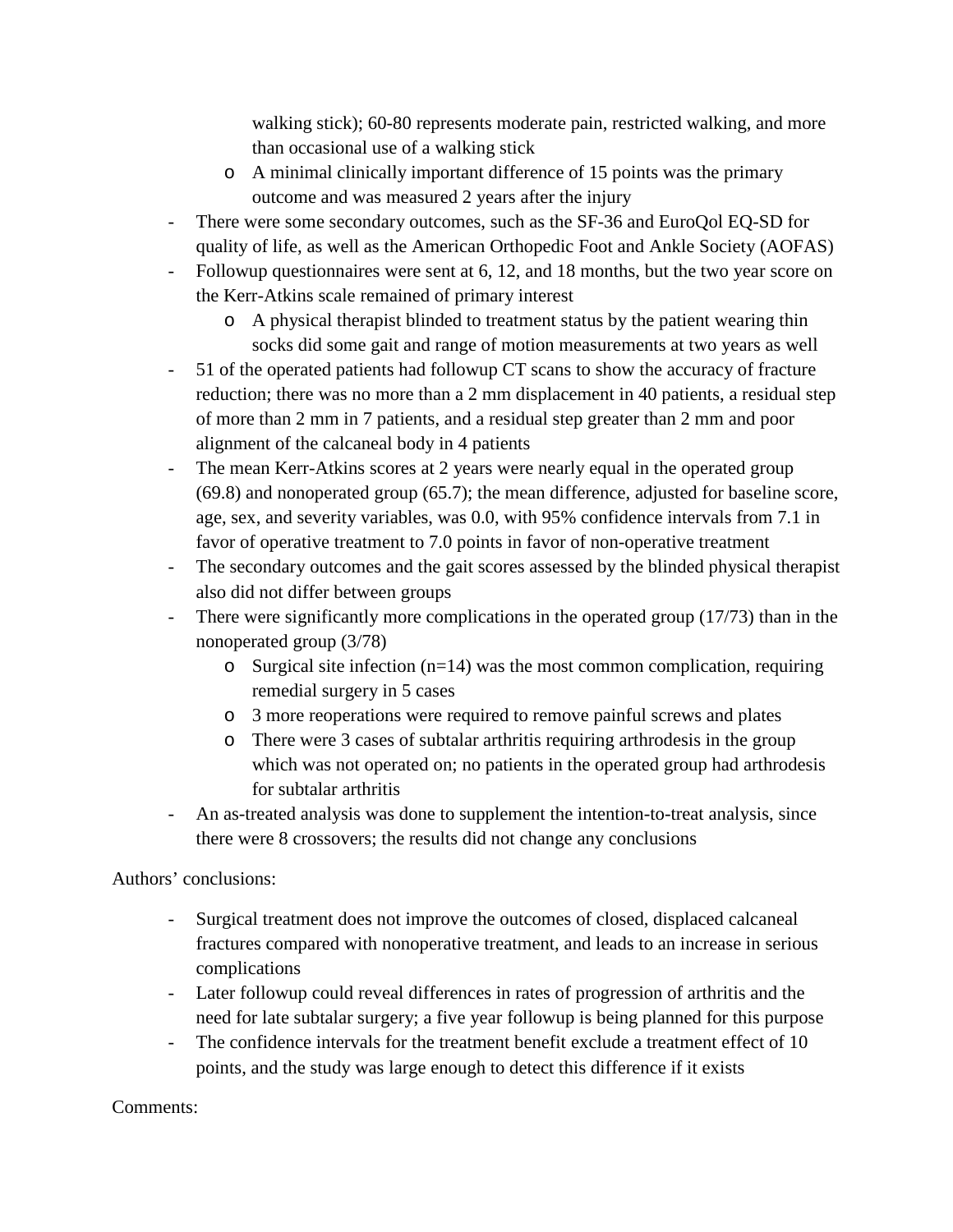- The outcome scale used in the study was described by Kerr 1996, and allocates 36 points for pain at rest and with activity, 25 points for working ability, 25 points for walking ability, and 14 points for the use of walking aids
- A separate randomized study (Agren 2013) of nonoperative versus operative treatment used a pain/function scale which also combines pain and function and also is weighted toward function, and used similar patient selection criteria, making it possible to combine the estimates of treatment effect with a standardized mean difference (SMD) of 0.15 SD, with a confidence interval from 0.12 SD in favor of nonoperative treatment to 0.41 SD in favor of surgery

|                                                                      | Surgery |           |              | <b>Nonoperative treatment</b> |           |    | <b>Std. Mean Difference</b> |                      | <b>Std. Mean Difference</b>          |
|----------------------------------------------------------------------|---------|-----------|--------------|-------------------------------|-----------|----|-----------------------------|----------------------|--------------------------------------|
| <b>Study or Subgroup</b>                                             | Mean    | SD        | <b>Total</b> | Mean                          | <b>SD</b> |    | <b>Total Weight</b>         | IV, Fixed, 95% CI    | IV, Fixed, 95% CI                    |
| Agren 2013                                                           |         | 56.9 26.4 | 39           | 54.8                          | 23.7      | 37 | 34.8%                       | $0.08$ F0.37, 0.531  |                                      |
| Griffin 2014                                                         |         | 69.8 21.8 | 69           | 65.7                          | 23.7      | 74 | 65.2%                       | 0.18F10.15, 0.511    |                                      |
| <b>Total (95% CI)</b>                                                |         |           | 108          |                               |           |    | 111 100.0%                  | $0.15$ [-0.12, 0.41] |                                      |
| Heterogeneity: Chi <sup>2</sup> = 0.11, df = 1 (P = 0.74); $P = 0\%$ |         |           |              |                               |           |    |                             |                      | 0.5<br>-0.5                          |
| Test for overall effect: $Z = 1.07$ (P = 0.28)                       |         |           |              |                               |           |    |                             |                      | Favours nonoperative Favours surgery |

- A SMD of 0.20 to 0.50 is considered a small difference; a SMD of 0.50 to 0.80 is a moderate difference, and a SMD of 0.8 or more is considered a large difference; the combined estimate from the two studies would fall short of even a small difference, but a small to moderate difference cannot be ruled out
- Calcaneal fractures are often accompanied by other fractures and various levels of soft tissue injury, and there is insufficient information to rule out the possibility of subgroups of patients who would have better outcomes with than without surgery, since the sample size is still too small to identify statistical interactions and treatment effect modifiers
- A previous Cochrane review of the same topic (Bruce 2013) was inconclusive with respect to the effect of surgery, but relied on a 2002 study which was methodologically of lower quality than either Agren or Griffin; the estimated effect size was of similar magnitude with respect to a combined VAS score at 3 years, and its relevance to current practice is uncertain

Assessment: A methodologically high quality study which, in combination with a second comparable study, yields good evidence that the difference between surgical and nonoperative treatment of most calcaneal fractures is unlikely to be clinically important at one to two years after injury. Longer term differences with respect to subtalar arthritis, requiring later arthrodesis, cannot be ruled out.

References: